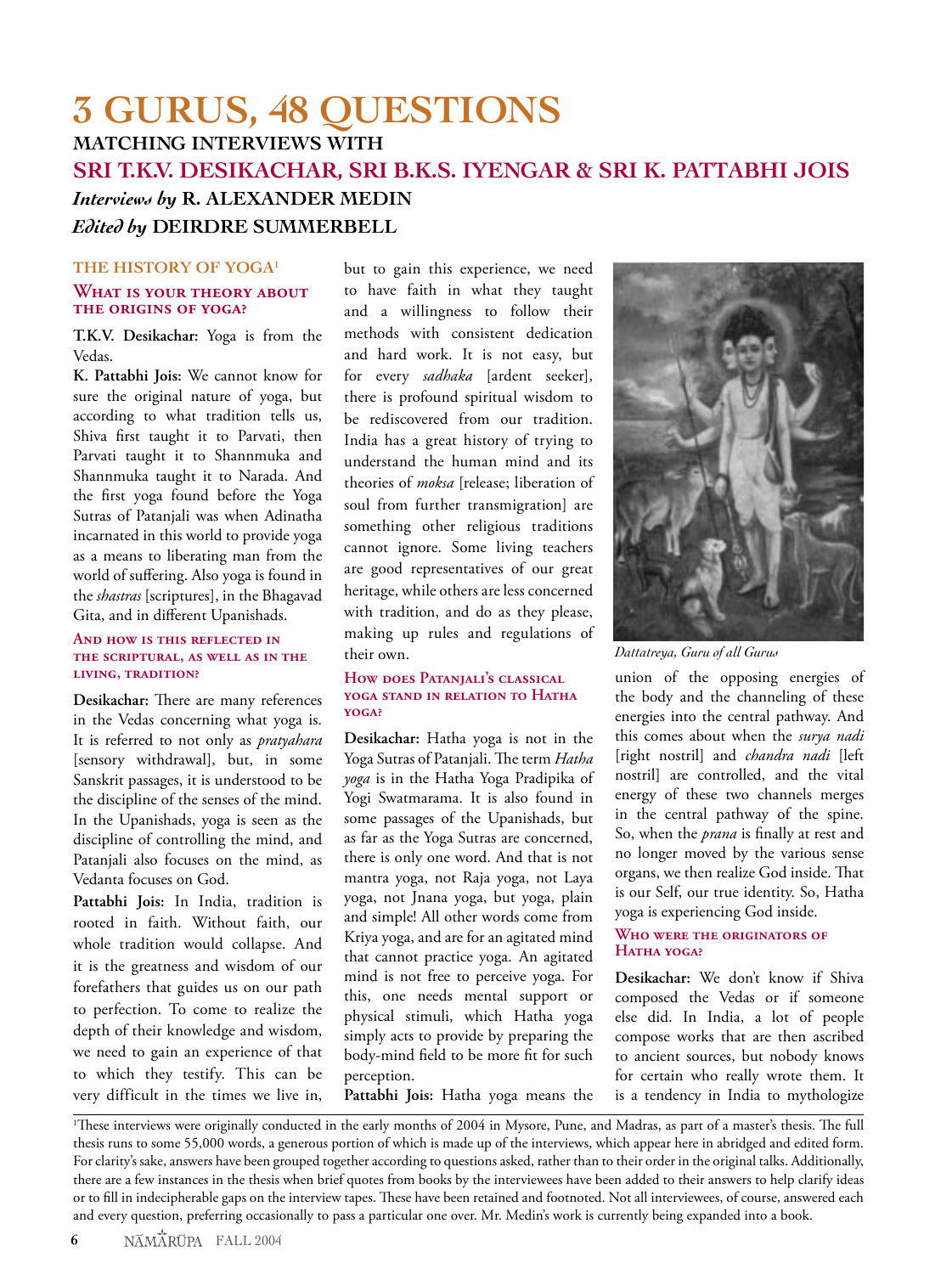and to ascribe materials to ancient founders to make them more authentic. Even my father, Krishnamacharya, invented parts of his teaching. I know that he wrote down several passages in his early life which he changed in his later life. He also authored works himself, much like, in ancient times, ancient scholars would do and then never acknowledge that they had done so. Divine intervention or not [*laughs*], these scholars always claimed that texts were by some superhuman being rather than themselves. So, naturally, they would say that Shiva was the composer because Shiva is a supernatural being, rather than just an ordinary individual. And, yes, of course, they talked about subtleties and superhuman powers, but we don't know how they perceived this. We have to rely on textual evidence and can only assume that there was an esoteric teaching running parallel with their texts. Subtleties such as the *nadi*s [nerve pathways] and various energy channels are mentioned in the Upanishads and it is evident that these people had an insight into them, but it is not easy for us to understand where they derived their knowledge from. Like Shankaracharya, for example, who said he learned everything from Gaudapada. But who was Gaudapada? That's why they say, *gurubhyo param apnoti*, which means a person's clarity should highlight his teacher, not himself. One should never tell anybody where a mantra was received from. Instead, one should only speak of the guru, never of the mantra. That's the universal law.

**Pattabhi Jois:** I don't know for certain. I only know what my guru taught me. But many texts mention the *rishi*s Matsyendranath, Goraknath, Vamana, but before them, there were other *maharishi*s. Yoga is at least two to three thousand years old, if not older.

#### **WHAT DISTINGUISHES HATHA YOGA FROM OTHER PHYSICAL FITNESS EXERCISES?**

**Desikachar:** According to various texts, "*ha"* means the *surya nadi* and "*tha"* means the *chandra nadi*. When these two energy channels, *ha* and *tha*, merge together in the *sushumna* [spinal nadi], there is a complete understanding of

Hatha yoga. Hatha also means power or force, but whatever the interpretation, I believe that the union of these two major *nadi*s produces a harmonizing influence on the body and hence allows us to experience yoga.

**Pattabhi Jois:** [*Laughs*] Yoga is not physical—very wrong! Hatha yoga can, of course, be used as external exercise only, but that is not its real benefit. Yoga can go very deep and touch the soul of man. When it is performed in the right way, over a long period of time, the nervous system is purified, and so is the mind. As the Bhagavad Gita is telling us.

*Yatato hyapi Kaunteya purshasya vipashcitah indriyani pramathini haranti prasabham manah Tani sarvani samyamya yukta asita matparah Vase hi yasyendriyani tasya prajna pratishtita BG 2:60-61*

[*Controlling all the senses, the selfcontrolled one should sit meditating on Me. Verily, his wisdom is steady whose senses are under control. The turbulent senses, O son of Kunti, forcibly lead astray the mind of even the struggling wise person.*]

The whole purpose of Hatha yoga is to purify and control our senses. It is the ultimate science of helping us discover what lies behind the apparent reality of body and mind. But look at the world today! There are so many different ways of doing yoga. Everybody says that they are doing it the right way, but what is the right way unless it produces a certain change in people, unless a certain energy is awakened within them? As Swatmarama is telling us, in the last verse of the Hatha Yoga Pradipika:

*Yavan naiva pravishati caran maruto madhyamarge Yavad bindur na bhavati drdaprana vata prabandhat | Yavad dhyane sahajasadrsham jaayate nanva tattvam Tavaj jnanam vadati tadidam dambhamithyapralapah || HYP 4:113* [*Until the* prana *enters and flows in the middle channel and the breath becomes firm by the control of the movements of* prana*; and until the mind assumes the form of Brahma without any effort in contemplation, up to then, all talk of knowledge and wisdom is merely the nonsensical babblings of a mad man.*]

So, we must follow the method that is correct and practice it for a long time. *Sa tu dirgha kala nairantarya satkara sevito dridhabhumih* [A practice over a long period of time, consistently, humbly, with the best intention, becomes the firm foundation for cultivating a cessation of the fluctuations of the mind.] This can take many lifetimes of practice—even 100,000 years!

### **KRISHNAMACHARYA**

#### **CAN YOU DESCRIBE KRISHNAMACHARYA IN THREE WORDS?**

**Desikachar:** One word: *acharya* [spiritual teacher]. That is enough! **B.K.S. Iyengar:** He was a versatile man, an extraordinary man—not of a normal kind. I revered him. He was the master of many subjects. It is hard to find people nowadays with knowledge like his. And how men of our low intellect can speak of a person like him, I don't know!

**Pattabhi Jois:** A very good man, a strong character. A dangerous man.

### **WHAT DO YOU KNOW OF KRISHNAMACHARYA'S LINEAGE AND TEACHERS?**

**Desikachar:** You can refer to this in the book covering Krishnamacharya's life published by our institute.

**Iyengar:** As far as I know, his teacher was Ramamohan Brahmachari of Nepal, but we didn't speak much about his guru in detail. I knew Krishnamacharya because he married my sister in the nineteen-thirties. What he did before that, I am not too familiar with. But it is certain that, due to his being a great Sanskrit scholar, he met a lot of ancient scholars in India who introduced him to Ramamohan Brahmachari. According to legend, Krishnamacharya studied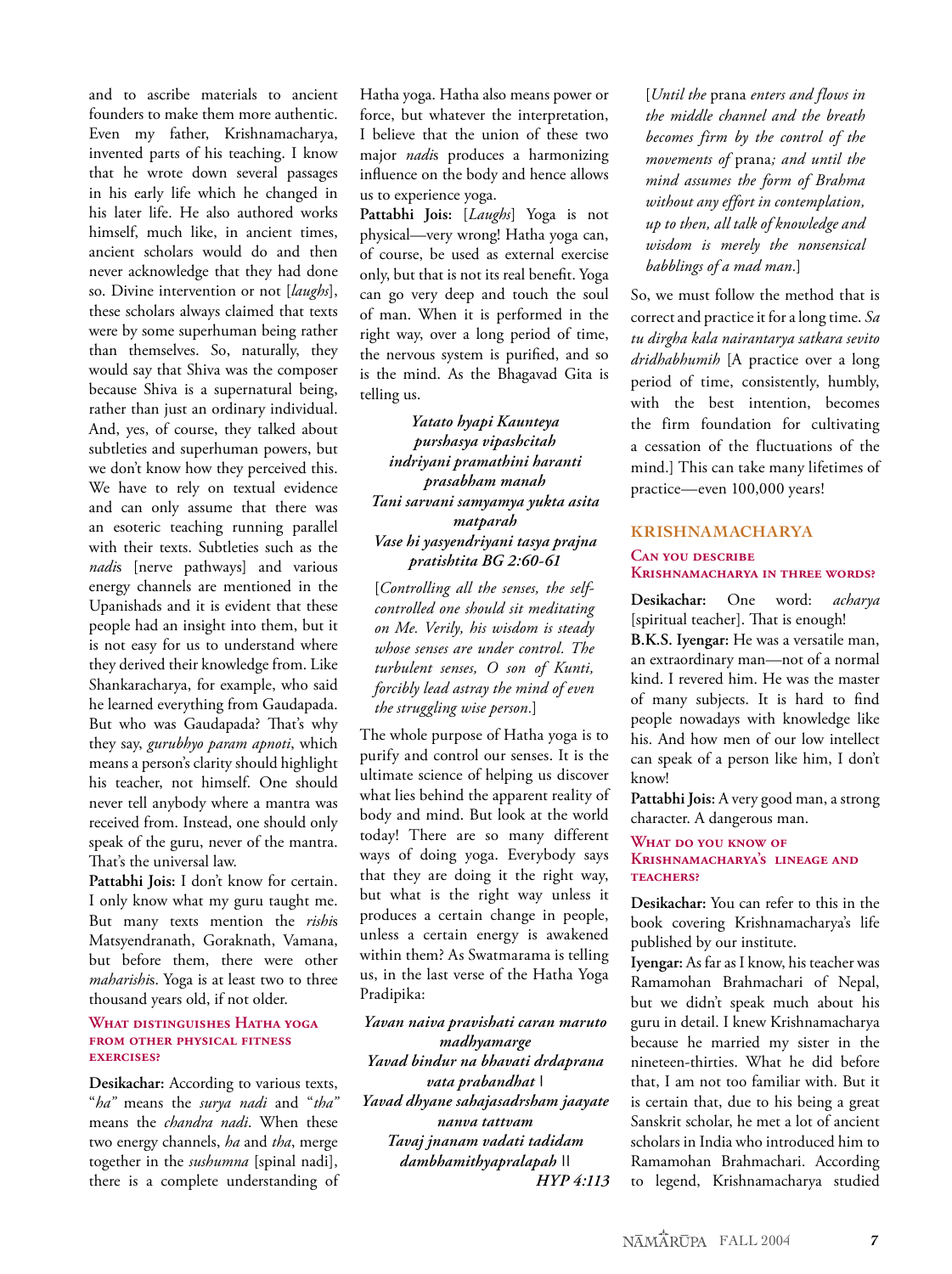

*Early poster of T. Krishnamacharya and student demonstrating twenty-one asanas.*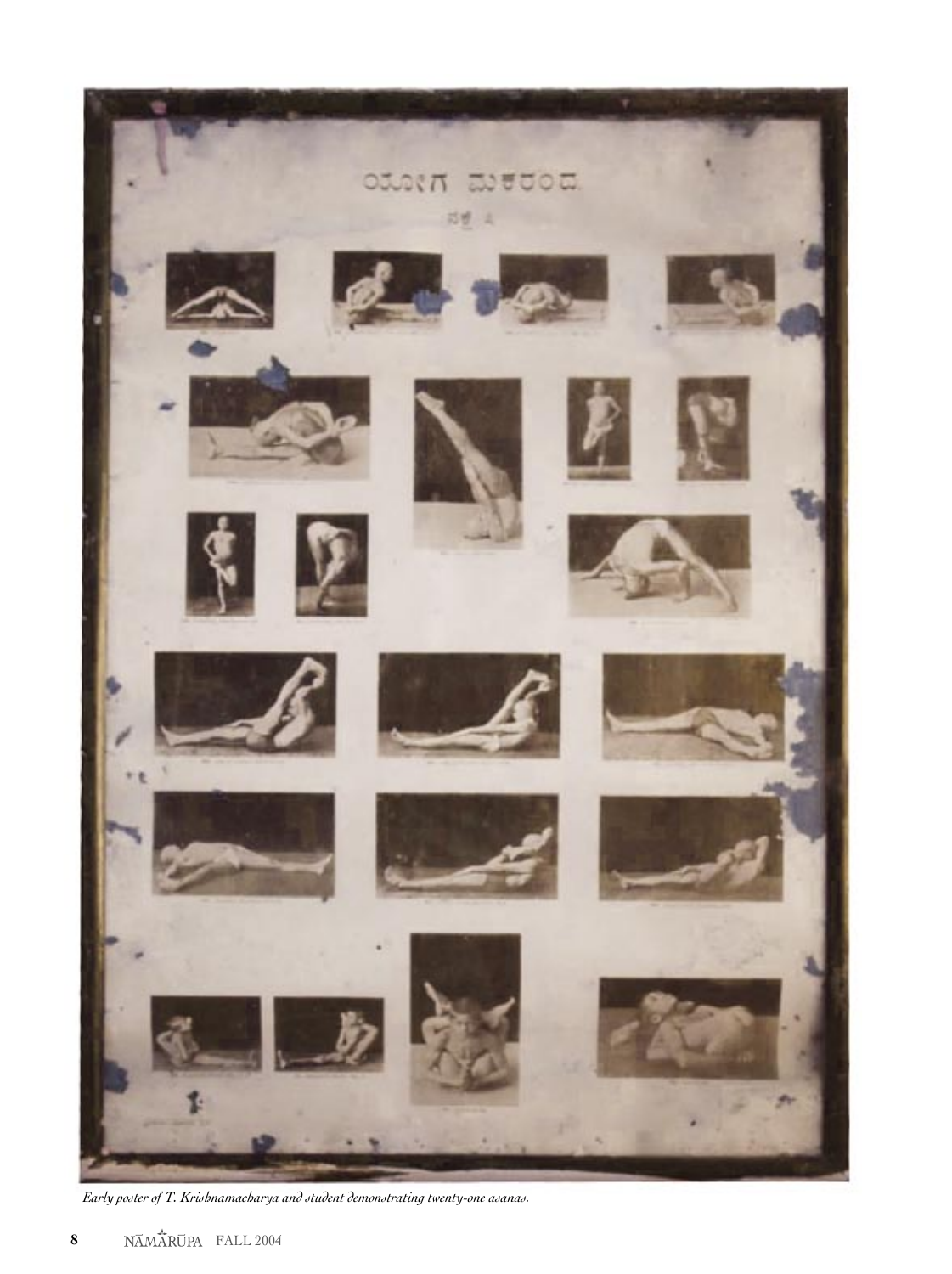with him for seven years. But I don't want to create any false ideas about what happened. I only came to know him after my sister's marriage and, by that time, he was a remarkable yogi.

**Pattabhi Jois:** His teacher was Ramamohan Brahmachari, a very good man, a strong man, who taught Krishnamacharya many things. All my information comes from my guru and he told me that he studied with him for close to seven years. When he finished his studies, his teacher told him to go and teach yoga, so he left and started giving demonstrations and teaching in various places around India. That is how I met him for the first time in Hassan in 1927.

### **HOW LONG DID YOU STUDY WITH KRISHNAMACHARYA?**

**Desikachar:** For twenty-nine years. When I look back at my notes, I think to myself, 'Wow! What a remarkable man!'

**Iyengar:** I studied with him for two years when I was fourteen, fifteen years old. When I was seventeen, I went to Pune and, every year thereafter, I would go and show my respect and reverence for him. During that two-year period, he only taught me for about ten or fifteen days, but those few days determined what I have become today!

**Pattabhi Jois:** I studied with him from 1927 to 1953. The first time I saw him was in November of 1927. It was at the Jubilee Hall in Hassan and, the next day, I found out where he lived and went to his house. He asked me many questions, but finally accepted me and told me to come back the next morning. Then, after my thread ceremony in 1930, I went to Mysore to learn Sanskrit and was accepted at the Maharaja's Sanskrit College. There, I was reunited with Krishnamacharya in 1931, when he came to do a demonstration. He was very happy to find me studying at the college.

### **WHAT DID KRISHNAMACHARYA TEACH YOU?**

**Desikachar:** I cannot even begin to tell you what I learned from my father. He was such a great man! Hatha yoga, *pranayama* [fourth limb of Ashtanga yoga], the Baghavad Gita, the Yoga Sutras of Patanjali, the Upanishads, various books on Vedanta, Samkhya Yoga Karika—every good book ever written about yoga. And not just once! He taught them all many times over. And then there was Ayurveda and Vedic chanting, and how to perform rituals properly, how to do *puja*s [homage to and worship of a deity], how to do cremations, how to perform marriages, how to do all kinds of rites of passage. He also taught me how to perform the rites when somebody dies. My father simply taught me everything about ancient rituals in India! And everything he taught me was in Sanskrit, of course. In 1984, when he was ninety-six years old, I asked him "What is your experience of yoga?" And he said; "Today, faith in God is the most important thing for yoga." Faith in God is the quickest way to reach God.

**Iyengar:** He only taught me a few *asana*s, and then my evolution came from my own practice.

**Pattabhi Jois:** What my teacher taught me is exactly the same method I am teaching today. It was an examination course of primary, intermediate, and advanced *asana*s. He also taught me philosophy. For five years, we studied the great texts. He would call us to his house and we would stand outside and wait to be called in. Sometimes, we would wait the whole day. He would usually teach us for one or two hours every day: *asana*s early in the morning and, around 12 o'clock, philosophy class. He also taught us *pranayama*, *pratyahara* [sensory withdrawal], *dharana* [concentration], and *dhyana* [meditation]. And, in addition to the Yoga Sutras and Bhagavad Gita, he also taught Yoga Vasishta, Yoga Yajnavalkya, and Samhita. And all in Sanskrit.

#### **COULD YOU DESCRIBE KRISHNAMACHARYA'S TEACHING METHODS?**

**Desikachar:** What was so great about my father was that he taught differently as a young man, when he was in Mysore and teaching my uncle and Pattabhi Jois. Then, he taught in one style, but

later on, he changed and began to teach people differently. He began to cater to the needs of the individual, rather than to teach everyone in the same way. He also became a healer of old people. When he taught Muslims, he would quote passages from the Koran and ask them to face towards Mecca, and when Bengalis came, he would teach them in Bengali. His teaching methodology also evolved, which meant that he reduced and adapted it to the needs of individuals, to their culture and mentality. It was not standardization of the "everyone-has-to do-this-asana" variety. First, he would connect to an individual, get to know their background, their religion, their culture, whether they were a woman or a man; he taught women and men differently. But even though he taught people differently, he was still able to reach everybody he would teach, young or old. He was an orthodox Brahmin and, at the same time, invited people to his home for coffee and breakfast. He would always feed and look after the people he taught. So, it wasn't only about the teaching method, but about him as a human being caring for another human being.

**Iyengar:** In the early days, he was like a militant. He was a fierce, harsh man. As long as I knew him, he was always very harsh and strict. He may have been good to others and other people may speak of him as a kind, loving man, but I never experienced anything other than a very, very strong, demanding individual.

**Pattabhi Jois:** Very strict. If you came one minute early or one minute late, you would not be allowed into class. He demanded total discipline and was very, very tough. People were fearing him, but he had a very good heart.

### **DID IT EVER CHANGE?**

**Desikachar:** My father's teaching changed as he went through different periods of his life. Before India gained its independence, it was different. In 1930, my father wrote a book on Vedic chanting in which he said that women were unsuited for Vedic practice and should marry before puberty. In 1986, he said that women must learn Vedic chanting and that they were the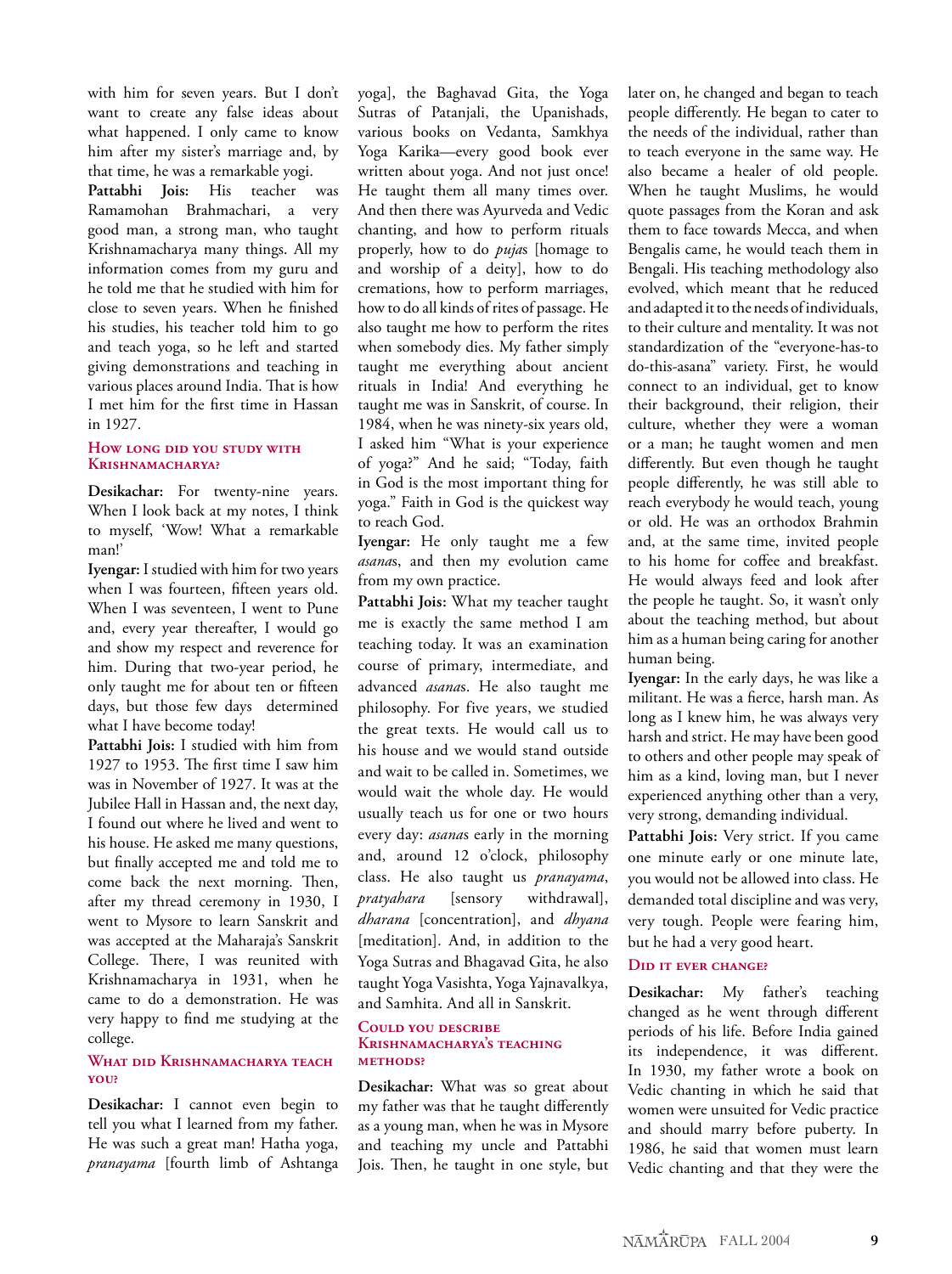upholders of *dharma* [duty; ethics]. And this when he was ninety-seven years old and even though he was a strict Brahmin and well-versed in the Purva Mimamsa school.

**Iyengar:** I would say probably not, which is why some confusion has developed because what I think his method was may be different from what somebody else thinks. But what I'm teaching came from my guru, though I developed it further myself. What I teach is Krishnamacharya's honest method. Everyone, of course, wants to prove their authenticity with respect to Krishnamacharya. When Desikachar became his student, he wasn't even studying yoga. He was working in a company and was supposed to go to northern India, but suddenly took a great interest in his father, who was then seventy. Of course, the difference between a person's practice when he is seventy and when he is young is quite remarkable. And, naturally, the teachings he would pass on would be quite different. But my style is from the seed he planted in Mysore. It is also from challenges that came up in my own practice and from the need to adapt to people and their needs. I had to question the jumping and *vinyasa*s [synchronized movements and breath] and see what they were. You know, Pune is known for its wrestlers. There is in India no spiritual and cultural center like Maharashtra, and Pune itself was the intellectual Cambridge of India. Now, if you mix this with the famous wrestlers that were here, you can naturally understand why I had to question my yoga tradition and to find out what was particular to it. What was the difference between the physical practice I was doing and the practice of the wrestlers? On what level was it different from normal physical exercise? At first, they would appear to be identical. So, this opened my eyes to really find out what yoga had, particularly with reference to its influence on the body and, most importantly, to its impact on the mind. So, I cultivated this, but the reason for my growth was my guru, though my later development was due to my own hard work. And evolution is evolution,

thank God. What Pattabhi Jois was taught in 1934, he is still teaching now. I'm not saying this is wrong—I also taught it—but the people I talked to said it was nothing but physical movement, callisthenic-style. But now, today, the very same method is spiritual, according to some people. I don't understand the mentality of humans. But what is important is how we may develop the dormant consciousness within the body, how we may penetrate from this end to that. As I've said, how do you understand *trikonasana* on the right leg? By expanding down into the left leg. In a similar way, I needed to find out what the depth of each *asana* is and how it works in opposition. I needed to find the bone of the right leg in opposition to the left. Do you know how to elongate it? Is the energy on the right leg equal to that on the left leg? Is the energy straight on the bank of the outer leg? So, these were all the things I had to discover. So, intelligence had to go into how to penetrate the postures to make sense of them. It is not just gymnastics or callisthenic-style—that is not what *vinyasa* is about. *Vinyasa* can be different from gymnastics, but then you have to develop it intellectually. And that is what I did. I brought the refinement, but the foundation was from my guru, who provided me with the base that I grew out of.



**Pattabhi Jois:** I don't know. As long as I was with him, he always taught the same.

### **DID KRISHNAMACHARYA TEACH EVERYBODY THE SAME WAY?**

**Iyengar:** No, which is why there is all this confusion. Even the intellectuals of the world are just like intellectual Hitlers, trying to prove who is most right. They talk in such a way as to confuse and try to build up their intellectual purity to impose their views.

But they create nothing but confusion. Thank God I came up and developed my own confidence. The one thing is discipline—that is essential—and that is what attracted me to the practice—to inquire, to try to understand, and to explore what there is in the *asana*s. My guru's mentality was that he was always centered. Even when he walked down the street, he would never sway; he was always centered within himself and wouldn't look to the right or the left, even if there was commotion or noise. **Pattabhi Jois:** Yes.

#### **WHAT WAS SO SPECIAL ABOUT KRISHNAMACHARYA?**



**Desikachar:** He was not just a yoga teacher. Whatever India represents, whether Ayurveda, yoga, Mimamsa, or the various schools of Vedanta, I have never seen anybody, any single individual, who had such knowledge. When he was ninety-seven, he could lecture on anything. You see, it was not only about the *asana*s. The yoga my father embodied was manifold. I always thought of him as a circle, as completely stable, and as somebody for whom yoga was simply secondary. He advised people about many things, about farming—he knew how to grow crops—about how to choose a house, about medical things, about affairs of the heart. He was also a great cook and even taught my mother how to cook.

**Iyengar:** He was a great healer. He had the *mantra-jaya* [the power of the mantra] and was not just a great scholar, but had the divine grace working through him. And that divine grace is something neither you nor I can even imagine. No, it was greater than that: I saw him act as a physician and help people in matters that were unbelievable. He was a divine healer. I even think that the mantras he helped some people with had more effect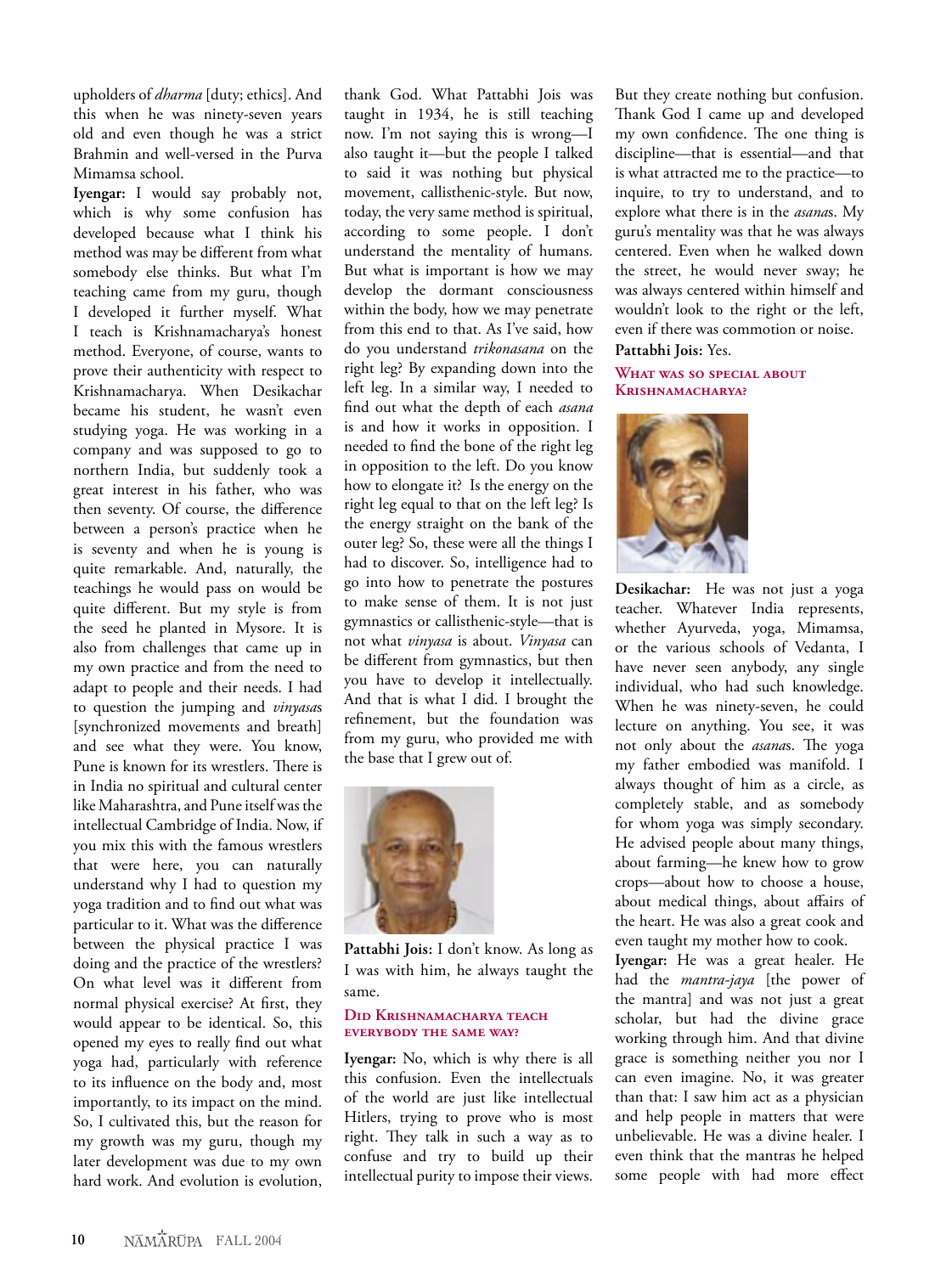than the yoga. He had the power of the mantra—I don't know how, but he certainly had it—and he had the *siddhi* [superhuman power], but it intoxicated him. It really intoxicated my guru, I know that. He was also a good reader of human psychology. He could look at a man and tell the exact character of his personality. He could see beyond the appearance of things.

**Pattabhi Jois:** He was not just a great yoga teacher, but also a great Sanskrit scholar. He had studied and completed his examination in all the six *darshanas* [schools of ancient Hindu philosophy]. He was known as Mimamsa Tirtha [ford across the river of human misery], Vedanta Vagisa [lord of speech], Sankhya Yoga Shikhamani [jewel among Brahmins].

### **WHY DO YOU THINK**

### **KRISHNAMACHARYA BECAME SUCH A LEGEND?**

**Desikachar:** I don't know that he is such a legend, but thank you for saying so. My father never cared for name and fame. And here in India, a lot of people don't know him. If you ask most people who the source of yoga is, they will say Iyengar. Nobody knows Krishnamacharya, the great originator of modern yoga! It's a shame. But I am very, very proud of my father.

**Iyengar:** He was the founder of the modern developments of yoga. Because of his grace, the most recent advancement of yoga came forth. He was the giver of the path, but each man would also have to come to know the subject for himself as he engaged with it. In 1960, nobody knew my guru. When I brought out my book and showed my respect for him, everybody started saying, "Oh, there is this Krishnamacharya!"2 It's the human mentality to always have to look for a better knower, to think that somebody else is the better knower of the method. But that is not important. What is important is that things evolve, things change. But for the human mentality, it's different. 'Desikachar? Pattabhi Jois?' it says. 'Maybe they are the better knowers?' But we all studied with Krishnamacharya. We were all given the seeds by him to evolve yoga further. We cannot speak of a better knower. We all

studied with him at different periods of our lives. And what he was in those early days was a strict disciplinarian. People can't even imagine the way he was! You could not say one word against him people could not open their mouths against him. What he said was law and everybody had to follow. If he told you to finish at a particular time, you had to finish exactly then. If he told you to do something, you had to do exactly that. Nobody could question him. My guru's character was like that of the crazy-wise Tibetan adept Milarepa—my guru was exactly the same. And the encounters between Milarepa and Marpa were probably the same as the encounters between Krishnamacharya and his students!

**Pattabhi Jois:** Because of his knowledge and wisdom.

### **WHAT WAS THE MOST IMPORTANT THING KRISHNAMACHARYA TAUGHT YOU?**

**Desikachar:** The most important thing my father taught me was humility. *Vidya dadhatu vinaya* [teach knowledge with humility].



**Iyengar:** What he thought me was only a few *asana*s. That seed was what he gave me and I developed it as well as I could. The seed was very good, which is why I could grow. And whatever he gave me, I simply refined and developed, and whatever he taught me, that's what I developed too. Evolution came later: how to progress, how to improve the postures, what to do in a correct way. He never taught me much about teaching, but he saw me teach. In 1961, he came to Pune and was teaching my daughter and son. He taught them for many hours, but unfortunately they could not get what he was trying to show them. When I came up and asked what was wrong, my daughter told me what she did not understand about a posture. So, I explained to

her, "You must stretch from this end to that end." And immediately when Krishnamacharya saw this, he gave me a gold medal known as Yoga Shikshaka Chakravarti, which means "Emperor of Yoga Teachers, Teacher of Teachers." He said I must teach like this and not just in private, but in public. He said I must become a yoga teacher and pushed me definitely in that direction. He also had remarkable skills for understanding the human psyche and that's probably the greatest thing he ever taught me.

**Pattabhi Jois:** When he left for Madras he told me, "Make this yoga method the work of your life."

### **DO YOU KNOW ANYTHING ABOUT HIS PERSONAL PRACTICE?**

**Desikachar:** He would get up at 3 o'clock in the morning, read his books, and then practice.

**Iyengar:** He did lots of *pranayama* and a little *asana*. I became the master of *asana* and he was the master of *pranayama*. I saw him do *shirshasana*, *padmasana*, *sarvangasana*, but it appeared to me that *asana*s were no longer that important to him. He used to do what we call *aradhana*, which means prayer. For more than three hours every morning, he would sit in front of an idol and do various rituals, *parayana*s [recitation of the names of God], and prayers. He was a free man at the time, under the patronage of the Maharaja, and he devoted more time to spiritual practice. **Pattabhi Jois:** No, only that he was a master at what he was doing.

### **HOW WOULD YOU DESCRIBE YOUR OWN PERSONAL RELATIONSHIP WITH KRISHNAMACHARYA?**

**Desikachar:** I saw my father as my father. He was a very disciplined man, loving, caring, but at the same time, a strict disciplinarian.

**Iyengar:** I told you I revered him. Although he was my guru, he was also my brother-in-law. I never called him "guruji" at all, but called him, in our language, *tambi* [brother]. In my heart of hearts though, he was my guru. Physically, he was my brother-in-law, but mentally, he was my guru.

**Pattabhi Jois:** A normal guru-*sisya* [disciple] relationship.

<sup>2</sup>*Light on Yoga* (New York: Schocken Books, 1966).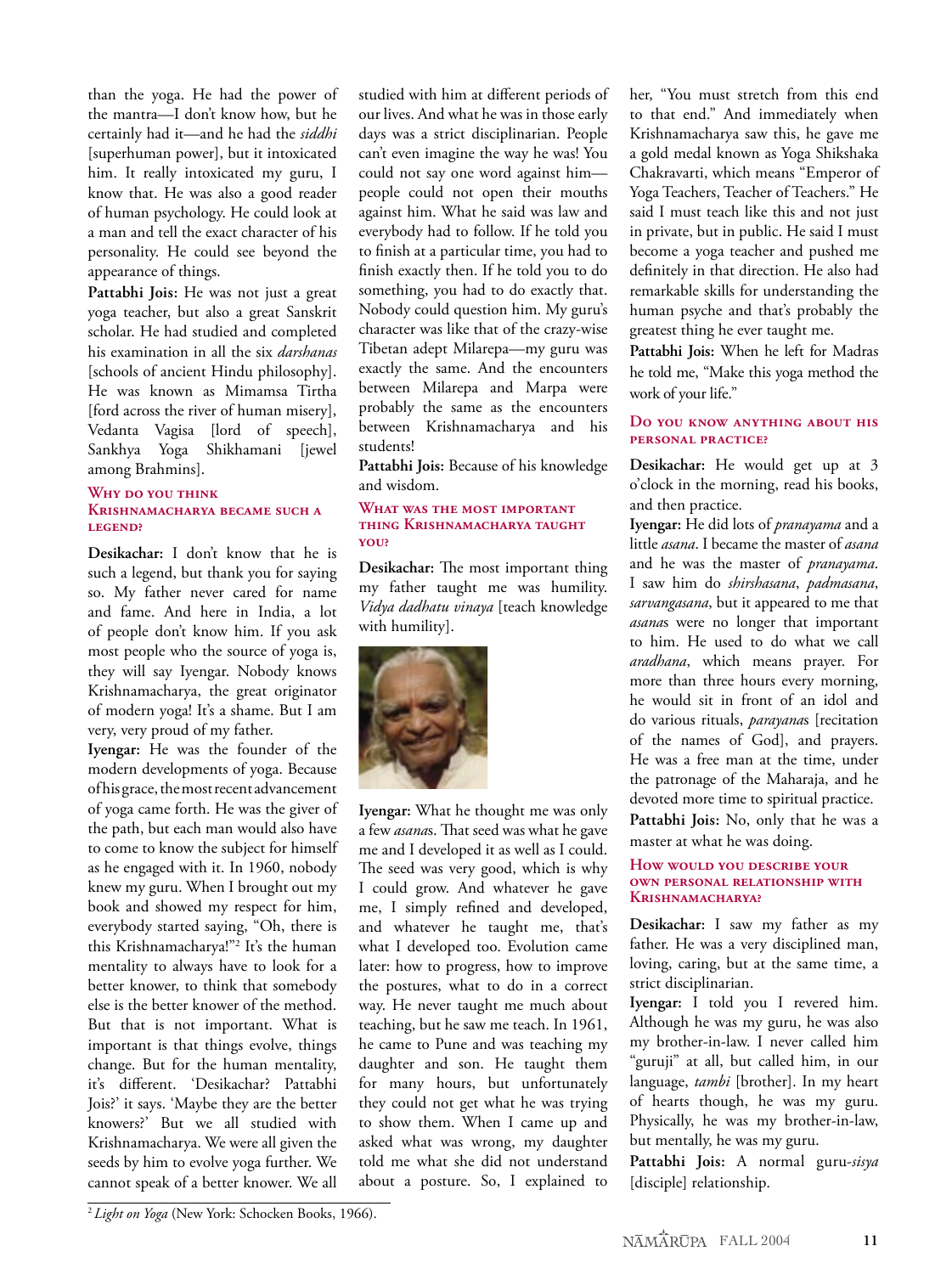### **DID YOU EVER GET TO KNOW HIM PERSONALLY? WHAT KIND OF PERSON WAS HE?**

**Desikachar:** We lived together until he died, so of course I got to know him personally.

**Iyengar:** Of course, I knew him personally. I lived with him at his place, so naturally I got to know him. I knew him for what he was then—a terrible dictator in Mysore. How people later came to talk of him as a soft-spoken, mellow man living in Madras, I don't know. But he probably got mellow after he had to give up the patronage of the Maharaja, when India became independent. Since the Maharaja had no money, he told Krishnamacharya, "It's up to the government now to look after you and the yoga *shala* [hall]." But the government, of course, had no money for yoga *shala*s, so Krishnamacharya probably came to the realization that the temperament he'd had under the Maharaja wasn't going to work. Whether this is true or not, I don't know, but after he came to Madras, things definitely changed with his teaching. He was a master in Mysore, but he had to become a servant in Madras. Now, he suddenly had to look after people and that is probably why some of his teaching methods changed.

**Pattabhi Jois:** Dangerous, but kind. Proud, but very knowledgeable.

### **YOGA TODAY**

### **CAN WESTERNERS EVER DO JUSTICE TO THE GREAT HERITAGE OF YOGA?**

**Desikachar:** I think there are certain losses, but I am very inspired by the dedication of Westerners, as well as by the care and concern of some people. This makes me very confident, though at the same time, I know yoga has become a business, money, etc. This is even happening in India. Even so, there are some genuine teachers out there. And for me, as an Indian, the West is a role model that I have great faith in. The wind blows from the West here and I am very happy about this because some of the greatest people I have met have come from the West. And my hope is that yoga masters in the East and West,

whatever form of yoga they teach, can transform yoga. It shouldn't just be men in India. But the spirit of yoga speaks for itself. We can see this now in the healing field. What is so fantastic, what is so significant, is that people are opening up to the healing benefits of yoga. Even doctors in the medical field are coming to our center these days. But yoga is also a relationship, not a mass movement. It is a one-toone relationship between people, not commercialization. What happens in the West is broad generalizations and informational teaching, and there is little personal contact, unfortunately. And students really must know the value of personal relationships.

**Iyengar:** What is interesting to see is that there was no respect or awareness of yoga when I first came to the West in 1960. And then gradually, as I started to do some demonstrations, the awareness began to grow. And I have given more than 10,000 demonstrations, three hours long—you can ask anybody! This style of direct presentation, which I developed, cultivated an interest in people. And it wasn't spiritual things not saying that, by doing such and such, they would get certain benefits—no, it was those direct presentations of mine that attracted people. And now, fifty years of yoga in the West have caused yoga to grow and evolve. But I took it to the masses. I never kept it a secret. Yes, I did teach famous people like Yehudi Menuhin and Krishnamurti, but having taught them, I realized that everybody needs yoga, regardless of their background. There are human qualities in ordinary men and one doesn't have to be a philosopher or a special man to have your human potential brought out. So, I brought yoga to the people and now the seeds that I planted carry on. Yoga lives. It may go on for centuries. But I don't think the subject of yoga is something that belongs to me. It is something that continues to live within individuals. Yes, there were many *maharishi*s and great people of the past, but the yoga that we come to now is what we have and that is what lives within us.

**Pattabhi Jois:** Yoga is very good if it is taught with the correct method.

Unfortunately, a lot of Westerners are thinking more about making money than about teaching this correct method. And I don't know how beneficial that can be for people. When yoga is only for business, it is of no use. People offer fifteen-day courses, even one-week courses, to become a yoga teacher. [*Laughs*] How good for yoga that is, I don't know.

### **WHAT HAS THE WESTERN WORLD CONTRIBUTED TO YOGA?**

**Desikachar:** I am very grateful to the West. They've reminded us Indians about our great heritage.

**Iyengar:** Any Western yoga teacher who teaches with sincerity and is properly trained by a qualified practitioner contributes something good to the world of yoga.

**Pattabhi Jois:** Nobody can contribute anything to yoga, but yoga can contribute something to everybody.

### **HOW IS THE WESTERN MENTALITY DIFFERENT FROM THE INDIAN?**

**Desikachar:** What I like about Westerners is their questioning minds. In India, people never ask why they should do this or that, they just do it on blind faith. They don't question anything—"why are you telling me this? why should I do that?"—they never ask these things. I used to question my father and he was so happy when I did. Questioning is important as it is the key to finding out for yourself. Sincerity and love, of course, also need to be there. Younger people are better at questioning these days, but before it was taboo. People say "guruji," which is like a slogan we have eulogized. But I believe people have slaughtered "guruji" with false pretences.

**Iyengar:** Mentally, a few differences exist between Westerners and Indians. Westerners try to solve their emotional problems intellectually, but emotional problems need to be solved emotionally, not logically. Westerners developed their system of logic and Indians developed their system of reason. When logic and reason mix together, then humanity can grow. In the West, we see vertical growth and, in India, we see horizontal growth, but when vertical and horizontal intelligence are able to work together,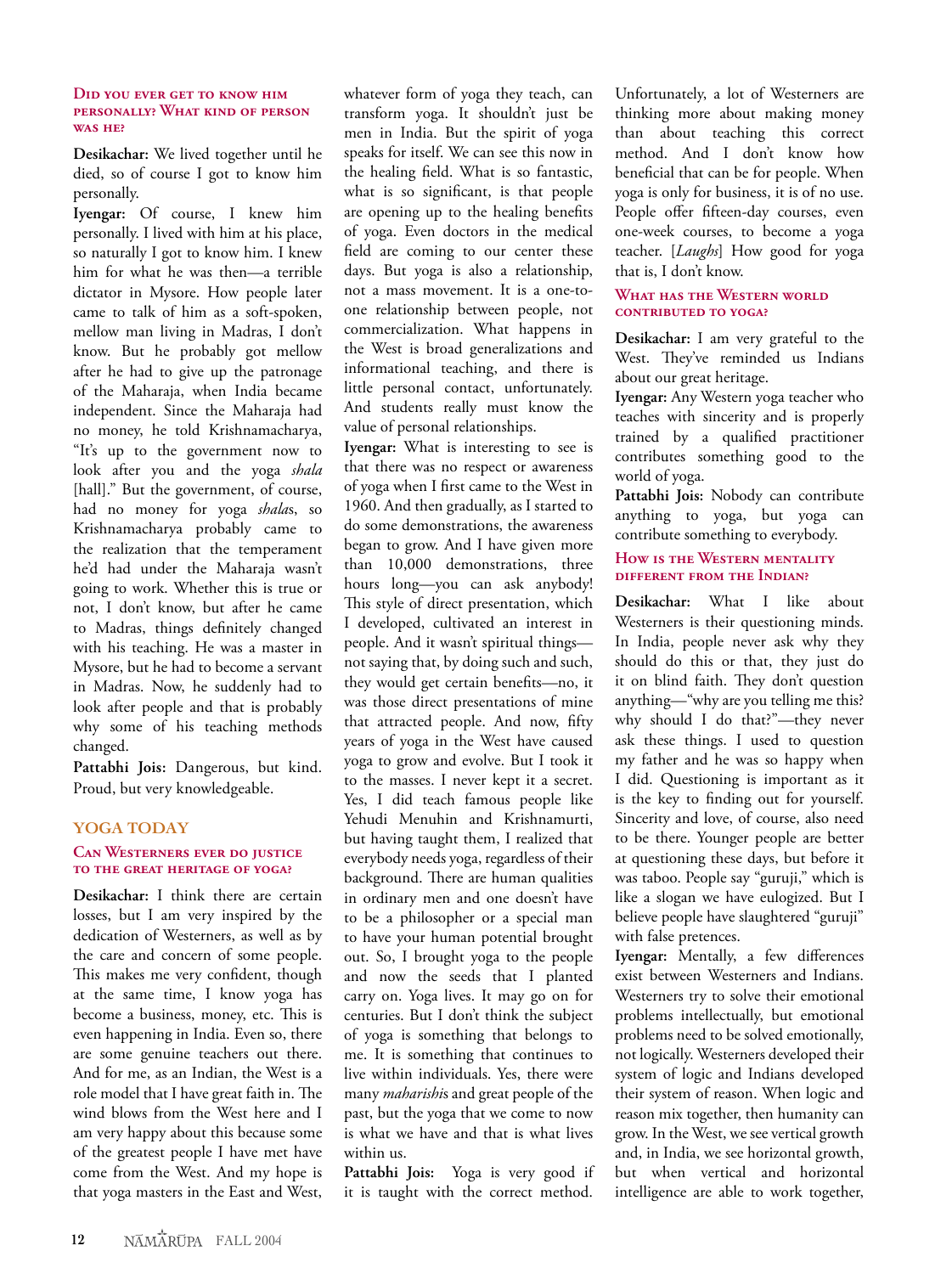I believe in the full potential of human development.

**Pattabhi Jois:** Indian people are used to following tradition, to having faith in the system, and to believing in *moksha*, or liberation. But for Western people, *moksha* is not very important. They practice yoga primarily for their health, which is okay. But to really understand the heritage of India, one must also understand its ancient traditions, which gave rise to our spiritual tradition. Some Westerners overlook this great heritage and have no idea what the roots of yoga are.

### **IS THERE ANY DANGER THAT THE YOGA TRADITION COULD BE DILUTED?**

**Desikachar:** It is already being diluted. My father studied with Ramamohan Brahmachari for eight-and-a-half years. He was dedicated and worked closely with his teacher every day. I've also visited Muktinath in Nepal, and the sacrifices people have to make there just to get up early in the morning, when it is cold, are immense. For a normal person, it is of course difficult to get up early to pursue their dedication to yoga, but it all depends on the commitment and intentions of the mind. But the physical side is not the end of yoga. The physical side is only one aspect. Yoga should not be learned by the performance of postures. If you go by the performance of postures, then you dilute yoga, but if you go by the inquiry of the spirit, it is not diluted.

**Iyengar:** Dilution is, of course, a danger. But dilution of any subject is the death of that subject, but not of humanity. Please note the difference. If an art dies, what good does that do humanity? Yoga lives through humanity. As long as there are ardent seekers, I'm confident that the beauty of yoga will survive.

**Pattabhi Jois:** Yes, if people don't appreciate and take care of the great teachings that have come down to us.

#### **SOME PEOPLE SPEAK OF PHYSICAL YOGA, MENTAL YOGA, SPIRITUAL YOGA. IS THERE A DIFFERENCE?**

**Desikachar:** Yoga is a relationship. It is not that the body is not important the body is very important; it is the temple—but a transformation in the

body cannot happen without a good relationship with the mind. Whatever happens in the body affects the mind and whatever happens in the mind affects the body. And whatever happens in the emotional body affects the mind, as well. But the essence of yoga is often not taught through the body. What is essential and needs to be taught is the spirit of yoga, and that people don't understand.

**Iyengar:** Refer to my books and CD. *Asana*s are not meant for physical fitness, but for conquering the elements, energy, and so on. So, how to balance the energy in the body, how to control the five elements, how to balance the various aspects of the mind without mixing them all together, and how to be able to perceive the difference between the *guna*s [qualities], and to experience that there is something behind them, operating in the world of man—that is what *asana*s are for. The process is slow and painstaking, but a steady inquiry facilitates a growing awareness.

**Pattabhi Jois:** Yoga is one. God is one. Yoga means *sambandaha*, which is *atma manah samyogah*, or knowing God inside you. But using it only for physical practice is no good, of no use—just a lot of sweating, pushing, and heavy breathing for nothing. The spiritual aspect, which is beyond the physical, is the purpose of yoga. When the nervous system is purified, when your mind rests in the *atman* [the Self], then you can experience the true greatness of yoga.

### **WHY IS YOGA SO BENEFICIAL FOR MANKIND?**

**Desikachar:** I started yoga because my father helped a lady from India who had hardly slept for thirty years and I saw the effect. After that, I thought that I had to learn this from him and then I just started seeing in what ways yoga really helps people. Yoga is not for everybody, but for those who experience it and are touched by it, it transforms their lives. They can connect with a spirit beyond themselves that elevates them above many difficulties. I won't say that every *asana* will save people. I won't say that standing on your head is good for everybody, but the inner spirit that yoga awakens is beneficial.

That's what Patanjali refers to. A lot of people have lost their inner confidence, their strength, and what yoga does is bring this out, which strengthens them again. Awakening this inner confidence is why it is beneficial to humanity. It is our inner strength that helps us endure our difficulties and lifts us through our various trials. And it is this same strength that helps us embrace life in a better way. This is the strength that Patanjali calls *chiti-shakti*.

**Iyengar:** Yoga is a self-critiquing subject. Only a yogi can criticize himself. A musician, a physiologist or other scientist criticizes their respective subjects, but only a practitioner can come to grips with the Self through



his own practice. Through self-study and self-criticism, he develops his own intelligence and learns to discriminate between what is real and what is not. As the Self grows in him, he comes to understand. The Self alone shines forth and permeates all his activities. That is why yoga is beneficial to mankind because its practitioners may come to understand the Self. It is a development from the gross to the subtle, but we must always start with the gross—that is our point of departure. What better thing can you do in this life than to get to know your own Self?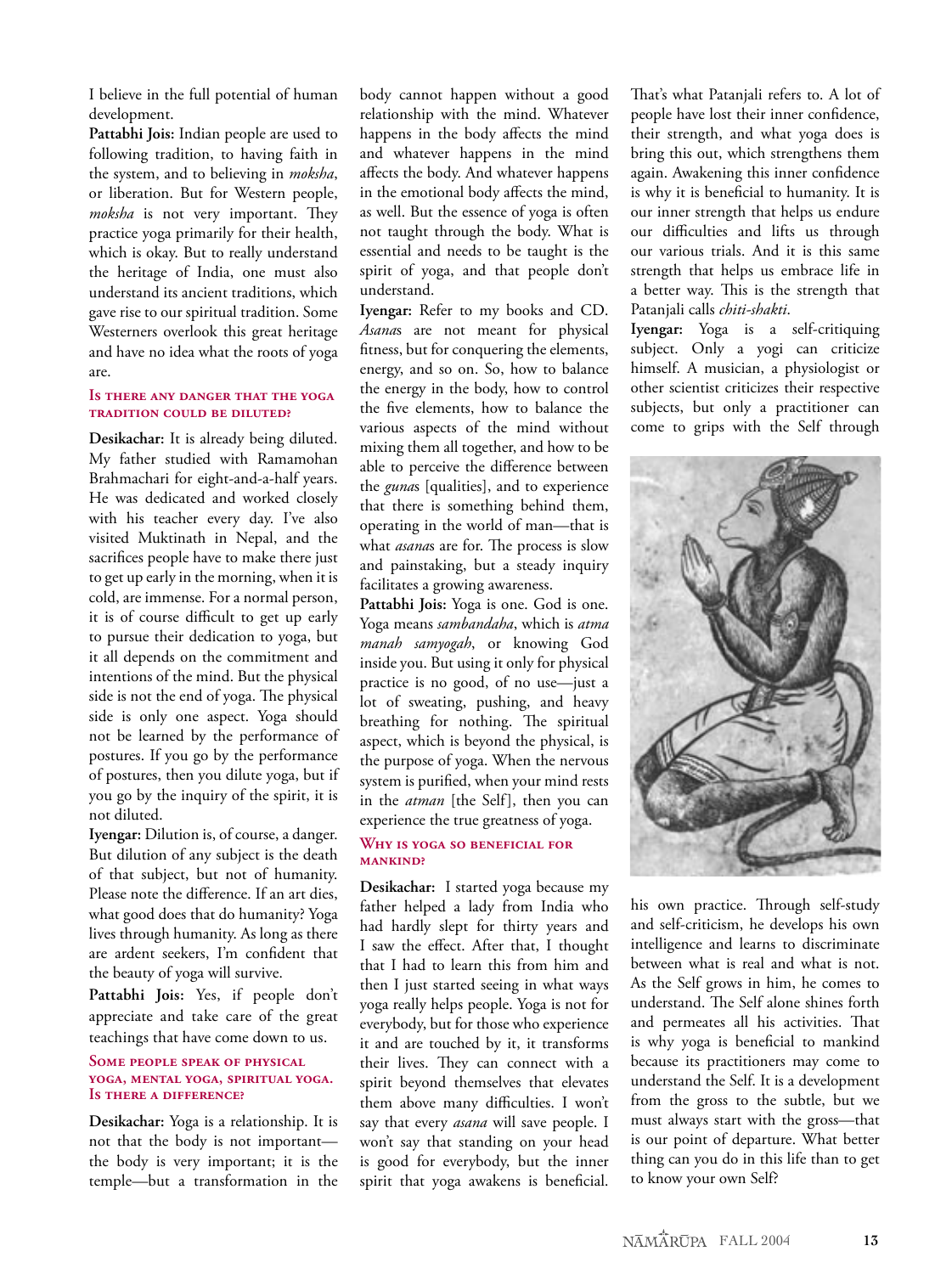**Pattabhi Jois:** Yoga is good for man because the physical body improves, the nervous system improves, the mind improves, the intellect improves—so, how can yoga not be good?

#### **WHAT ARE YOUR PERSONAL VIEWS ON ALL THE MODERN SCHOOLS OF YOGA IN THE WEST TODAY?**

**Desikachar:** My view is that if people can benefit from something, fine! **Iyengar:** I am a yogi. I will not say anything about other schools. I can only refer to the Mahabharata, which tells us about Dharmaraja and Duryodhana. Dharmaraja was a righteous man and Duryodhana was a cruel man, but both of them were present. So, when both good and bad are present, how can I answer? How can I say what is good or bad? People will find what they are looking for.

**Pattabhi Jois:** Let other forms of yoga be there, I teach only Ashtanga yoga, which is real. I know that it is real and everybody who practices it correctly will come to know that it is real also. The essence of yoga is to reach oneness with God. The ego must be understood, contemplated, and released. If you only try to boost the ego, you will miss the greatest fruit of yoga.

### **IS IT OKAY TO CAPITALIZE ON YOGA? IS YOGA AS A BUSINESS ACCEPTABLE?**

**Desikachar:** Well, this happens with everything. We are human beings and we have certain drawbacks. We have to accept them.

**Iyengar:** Capitalizing on yoga means commercial yoga and that is not right. But it is the human mentality. The world is like that—"How can I become famous?" "How can I become rich?" And, unfortunately, some people will always take advantage of others. Take for example the instruments I developed. How many centers are there around the world that sell these instruments? Everybody uses them, though I don't get anything for them. But I don't mind that either. You see, I'm happy because millions of people have benefited from the advantages of yoga. Without the instruments, some people wouldn't be able to practice at all, so they help them on their way.

**Pattabhi Jois:** That is the way of Westerners. They are always thinking to make more money. Unfortunately, it is not good when the goal of yoga is money rather than God. Real yoga is not about money. If yoga comes your way, be happy about it. People ask me so many questions: "Guruji, what should I do about this? How should I do that"? I say, "Don't take your mind other places. Think only of God, then do yoga." Let things come. If you want to benefit, think only of God, dedicate all your actions to God, and whatever comes your way is a gift—is His gift to you.

## **ON TEACHING**

### **WHAT ARE THE QUALITIES OF A GOOD YOGI?**

**Desikachar:** My model is my father. **Iyengar:** How can you ask a question like that? I will tell you in one sentence: The lunatic speaks loudly, you and I speak internally, and the wise yogi speaks not at all. The wise yogi is silent. **Pattabhi Jois:** Dedication to yoga and a steady faith in yoga. And a willingness to do hard work and to continuously think of and concentrate on yoga.<sup>3</sup>

### **WHAT MAKES A GOOD YOGA TEACHER?**

**Desikachar:** A good yoga teacher has to be an example, not just an entertainer. You see, it is not the strength or beauty of an *asana* practice that makes a great yoga teacher. It is how they are as individuals.

**Iyengar:** A good teacher is one who comes to the level of people and builds them up. He understands where they are, what their position is. This is the right approach for a good teacher to take. I do not demand, but earn respect.

**Pattabhi Jois:** Primarily, you have to learn the practice properly, you have to know yoga properly, before you can start to teach. If you think, 'I want to become a teacher,' before you have a

good understanding, that is not good. You need to be a student for many, many years. It is important to have a good teacher to guide you and then, when your teacher thinks you are ready, you can start to teach.

### **WHAT ARE THE CRITERIA TO BECOME A GOOD YOGA TEACHER?**

**Desikachar:** Faith in God. Let me tell you about Sri Dharan, my colleague. He used to work as the manager of a bank. He had no desire to move further with his job and, when he retired, he approached me and offered his services here. He joined our organization as our head, but did not want any money. He could have made a fortune as a business administrator in a bank, but he chose to work here, for the service of yoga. That is commitment, and I believe that is what makes a great teacher.

**Iyengar:** One has to work really hard and show the qualities of sincerity, honesty, and virtue. It is the responsibility of human beings to move and act in truly honorable ways and, as Patanjali said, to develop the qualities of friendliness, compassion, gladness, and endless love. When we embody these four qualities, we can begin to approximate the criteria of becoming a good teacher.

**Pattabhi Jois:** As I said, be a dedicated student for many years before you even start to think about teaching

### **IS THERE AN ELEMENT IN YOGA THAT CAN NEVER BE TAUGHT?**

**Desikachar:** Yes. That is why the Yoga Sutras say that a yoga teacher is like a farmer. He is not the seed, the soil, or the water, but the farmer who cultivates the land for the growth that is there. A farmer can break the dam so that the water flows, but what happens next is not in the hands of the seed alone. It is a mixture of the cultivation of the land, the watering of the field, and the preparation of the soil. Similarly, one can strive hard to teach the various elements of yoga correctly, but the fate of the practitioner is in the hands of God. One can only help the process along.

<sup>3</sup> At this point in the interview, Sharath Rangaswamy, assistant director of the Ashtanga Yoga Research Institute in Mysore and Sri K. Pattabhi Jois's grandson, joined the conversation. He had much to say in answer to the questions about teaching and many of his words have been incorporated into Pattabhi Jois's own answers on the subject. The decision to include his words reflects his very close relationship with his grandfather—he is a life-long student of his—and the strength of his English.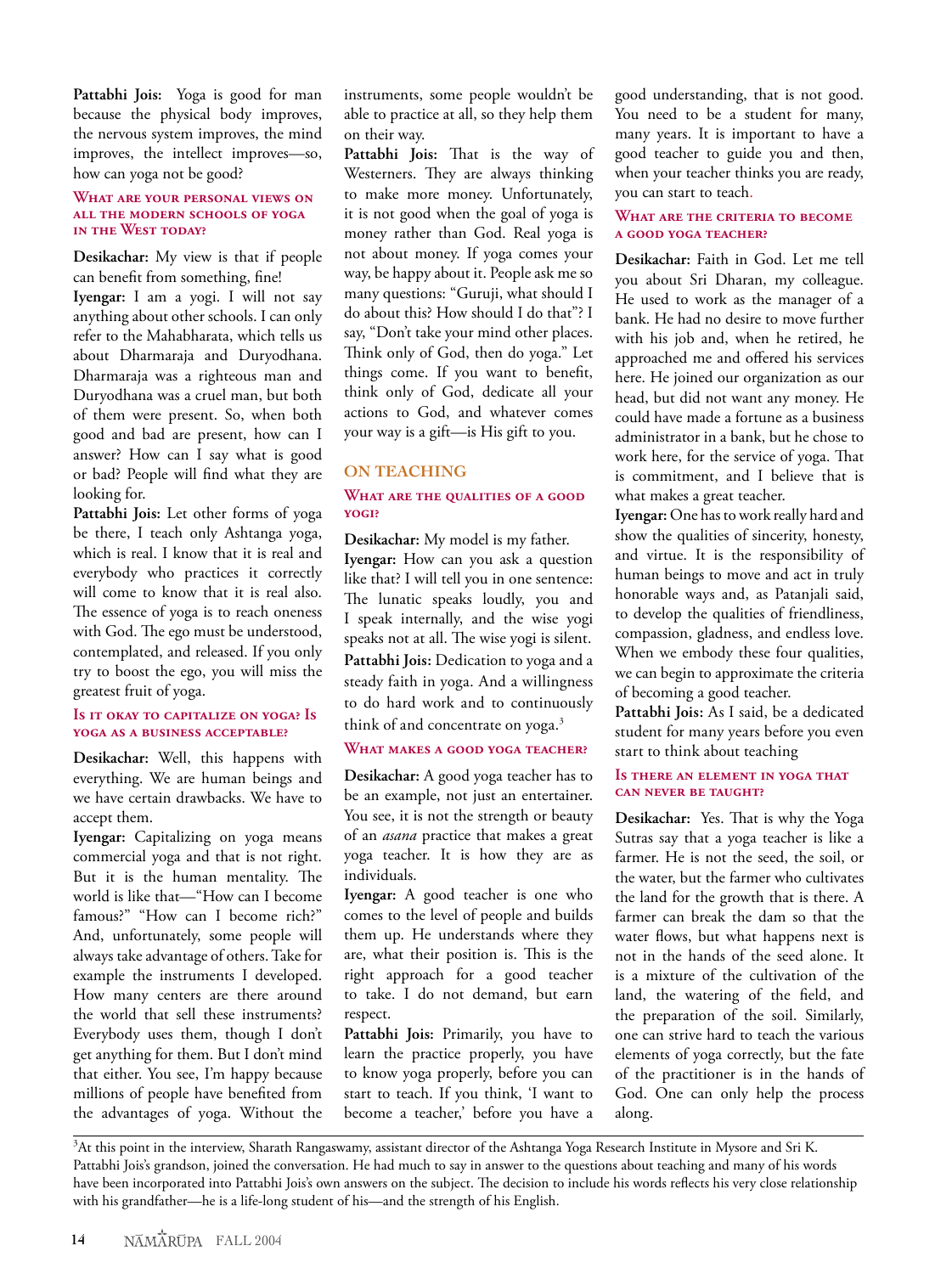**Iyengar:** Once you have reached realization, the teaching ends. When the seeker becomes the seer, the teaching stops. This is the highest teaching. As long as there is a difference between guru and student, teaching is needed. But when the difference between the two disappears, then they become one. So, the greatest teacher teaches the student how to attain the level of realization that he himself has reached. **Pattabhi Jois:** Only your guru can truly guide you—only someone who has studied the path before you and is aware of all the dangers can truly direct you. And the blessing of the guru is very important too. Without the guru's blessing, you cannot really progress as a student. And this blessing is to listen to the guru, to what the correct method is, and to have faith in him—to follow and let yourself be guided by him. This blessing cannot be explained. It can only be experienced with the energy and strengths that will flow from within you. This strength from within you will make you firmer, more secure, and stronger.

### **WHAT IS UNIQUE TO YOUR STYLE OF YOGA?**

**Desikachar:** It is not a style. It is not a method. It is not Vini yoga. We never use Vini yoga. Those who do, do it for the purpose of business. I have told people that if they do Vini yoga, not to use my name. So, those who come here don't come to practice the Vini yoga style, they come to see me.

**Iyengar:** Let my students answer that. They see me.

**Pattabhi Jois:** What is particular to Ashtanga yoga practice is what we call *vinyasa*, which brings together breathing with physical movement. Each posture is connected with a certain breathing sequence, which comes before and after it. This keeps the flow of energy through the spine open. It also safeguards against injury and prevents energy from stagnating in the body. *Vinyasa* purifies the body, the nervous system, and cultivates the proper energetic field in the body. It

is essential to yoga, we believe, and gives people a direct inner experience of their potential. To feel the energy continually flowing through the spine is the effect of *vinyasa*. But there is nothing that comes instantly. One needs to practice this system for many years—a minimum of five to ten years—to begin to experience these deep subtle changes in the body.

#### **HAVE YOUR TEACHING METHODS CHANGED OVER THE YEARS? DO YOU FOCUS ON THINGS NOW THAT YOU DIDN'T WHEN YOU FIRST STARTED?**

**Desikachar:** What I learned from my father was to sit on the floor and to say some prayers—that is what I teach people. My country is changing fast, as you know. We have to adapt ourselves to the context and circumstances we live in, and we need to be aware of what's happening. The importance of yoga is *viveka*, or discrimination in action. It is not performance. To know what is now, to know what was yesterday, you cannot go by memory or by karma. You have to develop the discrimination of what is.

**Pattabhi Jois:** No, they have not changed. They have remained the same the whole time. Our method from the beginning has been that a posture needs to be perfected before you move on to more difficult ones. Each posture works progressively to increase the energy level and the opening of the body.

### **WHAT IS THE BEST REMEDY FOR HELPING PEOPLE? DO YOU TREAT EVERYBODY EQUALLY?**

**Desikachar:** If somebody asks me, then I will help. But if they will not allow me to, how can I help? How can I fill a glass with water that is already full?

**Pattabhi Jois:** Taking practice! And to make people aware of *yama* [the first limb of Ashtanga yoga] and *niyama* [the second limb of Ashtanga yoga], and of how to control their bodies—these are the best remedies. When they are aware, controlling the senses becomes easier. But, primarily, *yama* and *niyama* are the best remedies for anybody with an interest in the practice.

#### **WHAT IS THE MOST REWARDING ASPECT OF YOUR WORK?**

**Desikachar:** I am an engineer by profession. When I used to work, I would meet people in a professional environment. But in my role as a yoga teacher, I meet people as a human being. I meet all kinds of people—poor people, important people, sick people and I have developed intimate, friendly relationships with them. That is the most rewarding part of my work.

**Pattabhi Jois:** It is to see the growth and development of students, and to experience the love and gratitude they have when they come here to Mysore, year after year. We see so many students who come from all over the world to study with us. Some of them have full-time jobs and get only four weeks vacation per year, but they choose to devote that time to coming here to practice with us. To see this dedication and to see the happiness in people that is what is truly rewarding.

### **WHAT IS YOUR PERSONAL YOGA PRACTICE LIKE THESE DAYS?**

**Desikachar:** Next question, please. **Iyengar:** I will not boast. Everybody will tell you that I am still practicing. I do my *sadhana* [meditational practice] and still do the postures. I do all the postures you see in *Light on Yoga* and do them every day.

**Pattabhi Jois:** I continue to practice *pranayama* and recite the Vedas for an hour and a half to two hours every day.

### **ON SPIRITUALITY WHAT IS THE MEANING OF SPIRITUALITY TO YOU?**

**Desikachar:** Spirituality is not religion. It is to care for one's family, for society—to heal and look after the interests and well-being of people. To give oneself to the service of humanity facilitates the greatest spirituality within man. All dogmas are transcended by following this principle—that is what I learned from my father. You see, at my age, my father was living in a small house, three meters by three meters square, which was divided by a curtain in the middle. He was teaching in the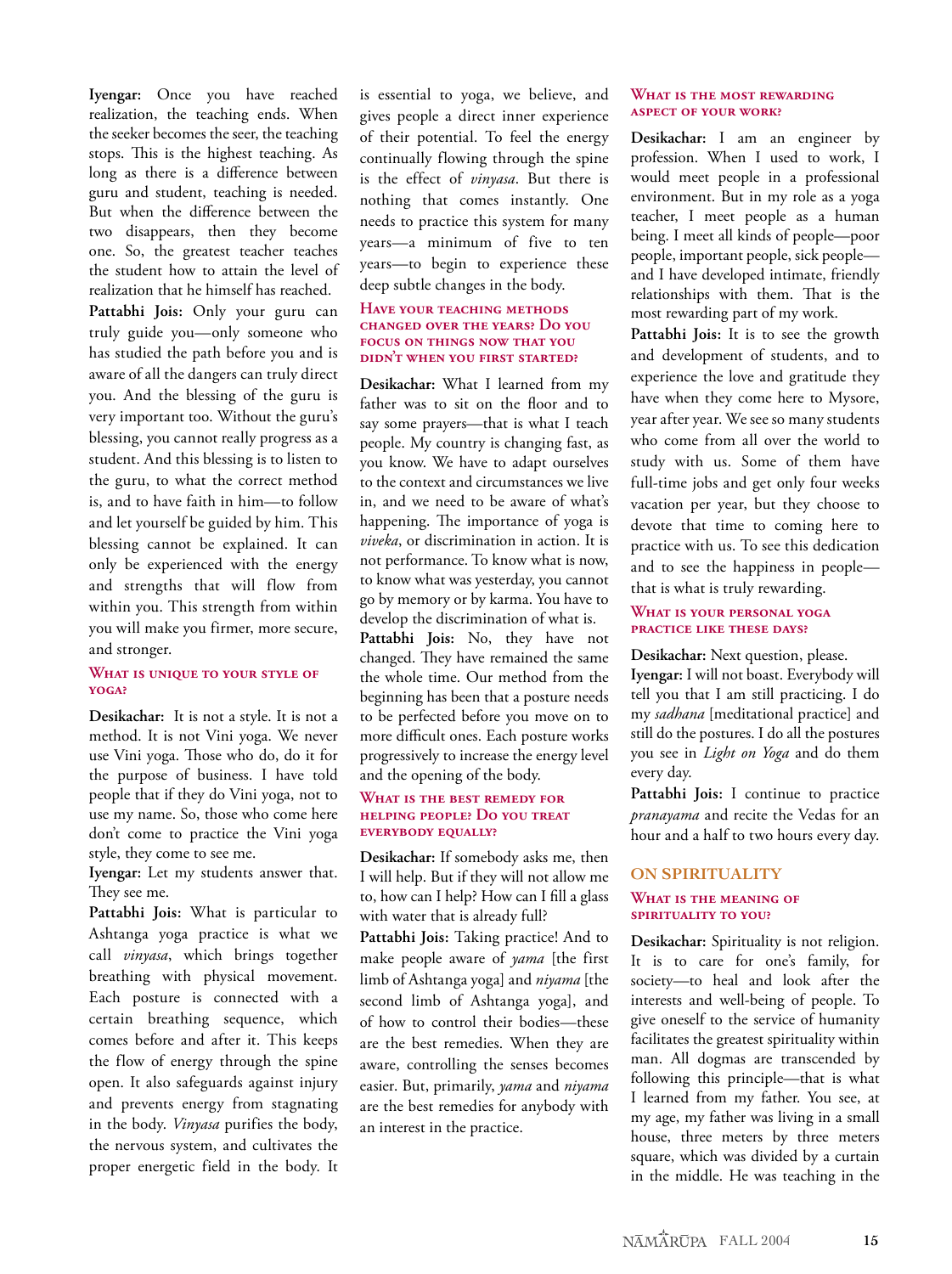front of the house and my mother was cooking in the back. You wouldn't believe the circumstances he lived in, but he loved it. And I always think of the generosity he showed. He was so poor and had five children and yet his teacher had told him to go and be a yoga teacher. He could have been a Sanskrit professor at any university in India, but because he respected his teacher, he dedicated himself to passing on the teachings of yoga, and to living simply and conveying the greatness of yoga through his humble manner. The king tried to give him rewards, but he would not accept them, because he knew that, as soon as he did, he would become a beggar. And the instant a teacher becomes a beggar to the king, he is no longer a teacher. This is what I remember of my father.

**Iyengar:** I have written about this in my books. You can refer to them.

**Pattabhi Jois:** Spirituality means energy and to meditate on that energy is spirituality. So, developing and having faith in this energy is spirituality. What the shastras tell me is what I believe, which is the Indian custom:

### *Tasmat shastram pramanam te karya akaryavyvasthitau Jnatva shastravidhanoktam karma kartum iharhasi*

*BG 16:24*

[*Therefore let the scriptures be your authority in ascertaining what ought to be done and what ought not to be done. Knowing what has been prescribed by the scriptures, you should act in this manner.*]

So, the sacred scriptures are the whole foundation of our spiritual tradition. Without them, we are left to our own impressions. But with the scriptures, we are given a guide to follow. In the absence of belief, we can never really lift the veil of our own ignorance and discover what lies beyond it. Thus spirituality is believing.

### **WHAT IS SPIRITUAL ABOUT THE PHYSICAL PRACTICE?**

**Desikachar:** If I go to a temple and there is a lot of mess in front of it, I don't feel like going inside. But if the temple is clean, like a church, I will go in. It is the same with the body. A healthy body, a clean body, is more conducive to reflecting the mysteries of the soul. If you are suffering and sick and are approached by someone who is even more sick and stinking of death than you, you will naturally feel repulsed. If that person then asks for your mercy and help, you will feel no inclination to give it and will say instead, "Don't come near me! Get out!" So it is with sickness and old age. When they approach, it can already be too late, if one has never looked after one's body. So, to fulfill your *dharma*, you have to honor the body.

**Iyengar:** That is your question—your mind, not my mind. I do not demark differences between the body, the mind, and the self. To me, the body is the biggest self, the mind, a smaller self, and the self, the smallest self. So, they are all interconnected. In my practice, I seek to unite them and to experience how they are all interwoven. You see, the soul is the same for all individuals and nations, but our conditioning and culture determines our predisposition and outlook. The body is the receptacle for the soul and the mind—our operating tool for processing information and for being discriminative. The three work incessantly together, but a greater awareness of the physical body paves the way for a better receptivity to the dormant spirituality within. Yoga awakens the core of infinite possibility inside and confirms to the practitioner the extent of its applicability, rather than restricting it only to one area. The rays of the sun spread out everywhere. Equally, the rays of the soul pervade everywhere in our operational being. All our mental differences and predispositions are limited by time and space, but when we realize and rest in the core of our being, in our infinite potential, we awaken to a consciousness that is universal and no longer limited by our previous identification with it. This consciousness is direct, has no form or shape, and yet is reflected in our body and mind as an energy field, which we are free to interpret. We therefore engage in physical exercises designed to both present potent information to our

consciousness and to expand, at the same time, our level of consciousness within the body. If you don't know your body, don't know your hand, your backbone, or your knee, how can you develop this awareness? When performing *asana*s, the student's body assumes numerous life forms found in creation—from the lowliest insect to the most perfected sage—and learns that in all these, there breathes the same universal spirit, the spirit of God. He looks within himself while practicing and feels the presence of God.4 So, *asanas* act as a bridge to unite the body with the mind, and the mind with the soul.

**Pattabhi Jois:** Behind the strength of the body, there is an energy that is spirituality, and that is what keeps us alive. To gain access to the spiritual, you need to understand the physical. The body is our temple and inside that temple is *atman*, and that is God.

### **HOW WOULD YOU DEFINE** *PURUSA?*

**Desikachar:** I am sleeping and get up in the morning and say, "Why did I sleep so well?" But how do I know this? Because of the *purusa*, which is something that is not sleeping, but is always present within us, all the time.

**Pattabhi Jois:** *Purusa* is light, the light that is *atman*, which is all and everything. *Purusa* is *jiva* [the individual soul], whereas *prakriti* [nature] is *maya*, or delusion. Due to the confusion that comes from living in the world of *samsara* [the cycle of rebirth], we fail to see the difference between *purusa* and *prakriti*, and treat them, instead, as one. But they are not one. *Purusa* is the pure, inner awareness of all that is, yet It is never subject to the fluctuations of the mind.

### **DOES YOGA CULTIVATE AN UNDERSTANDING OF** *PURUSA?*

**Desikachar:** Yoga is like a cloud and the practice of yoga moves the cloud. There is disturbance, there is disruption, there are difficulties, but the practice of yoga centers the person in his own natural self. Naturally, when we sleep, something subsists beyond our dreams or beyond deep sleep. That is the *purusa*. Equally, when we think and experience,

<sup>4</sup>*Light On Yoga:* 60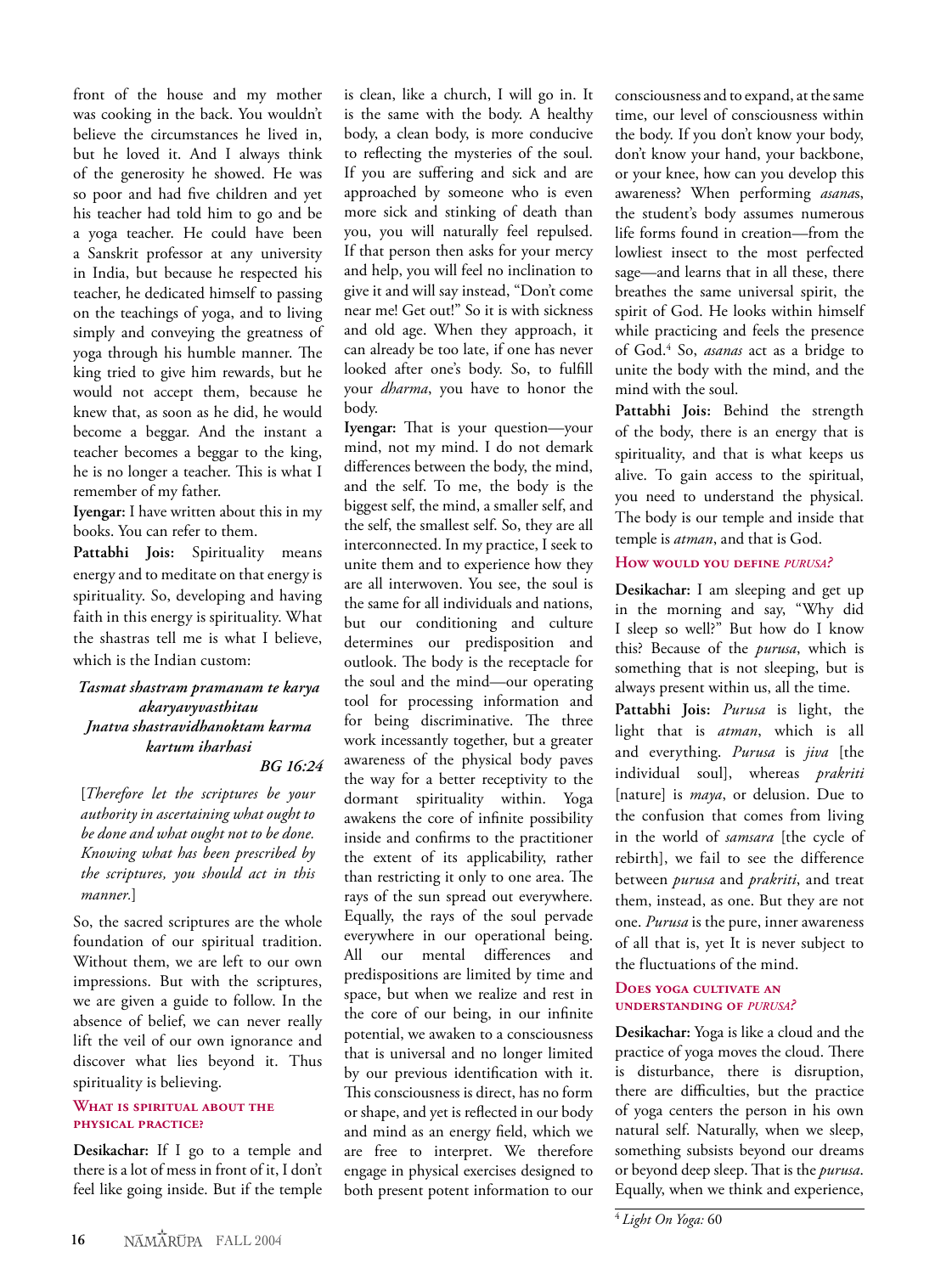something is always there, facilitating our experience. To come to grips with this is the process of yoga. To facilitate an understanding of our mental modes of operation and to finally experience That which is the support of the whole process is also the process of yoga.

Pattabhi Jois: Only indirectly. Directly, it is the *vritti*s [thought patterns] which we come to control by the practice of yoga. It is not the *purusa*, which is constant and always there, though the practice does give one a clear mind, which may lead to an awareness of It. The actual understanding being facilitated, however, is of the thought patterns, or the *vritti*s. How they operate, how they bind you, and how you can gradually learn to experience what lies beyond them—that is what we come to understand by the practice of yoga.

#### **WHAT IS THE MEANING OF THE YOGA SUTRA** *YOGA CHITTA VRITTI NIRODHA?*

**Desikachar:** The understanding mind plays a part in many activities. When all these are focused on one thing for a certain length of time, as I am listening to you now, then you are in a state of yoga. Being attentive is thus a form of yoga.

**Pattabhi Jois:** Patanjali's definition is simple: "Yoga is the process of ending the definitions of the field of consciousness." But to actually understand this in one's being is of a wholly different order. To understand words and concepts is easy, but to let the experience of yoga penetrate deep into one's heart, to realize fully what one is made of, and, finally, to establish the mind in the Self—these are very difficult.

### *Manushyanam sahasreshu kaschidyatati siddhaye Yatatamapi siddhanaam kascinmam vetti tattvatah*

### *BG 7:3*

[*Among thousands of men, one perhaps struggles for perfection. Among thousands of those that struggle, maybe one becomes perfect, but among thousands of men that are perfect, perhaps one knows Me in reality.*]

### **HOW DOES YOUR SYSTEM FACILITATE THE EXPERIENCE OF YOGA?**

**Desikachar:** That is up to the student, not to me.

**Pattabhi Jois:** To practice *asana*s and *pranayama* is to learn to control the body and the senses, so that the inner light can be experienced. That light is the same for the whole world. And it is possible for people to experience this light, their own Self, through correct yoga practice. It is something that happens through practice, though learning to control the mind is very difficult. Most important though is the practice. We must practice, practice, practice for any real understanding of yoga. Of course, philosophy is important, but if it is not connected and grounded in truth and practical knowledge, then what is it really for? Just endless talking, exhausting our minds! So, practice is the foundation of the actual understanding of philosophy.

#### **WHAT IS THE MEANING OF THE YOGA SUTRA** *TADA DRASTUH SVARUPE AVASTHANAM?*

### **Desikachar:** Read my book.

**Iyengar:** Haven't I told you this before? In *asana*, there is a centrifugal movement of consciousness towards the frontiers of the body, whether extended vertically, horizontally, or circumferentially, and a centripetal movement as well, as the whole body is brought to a single focus. If the attention is steadily maintained in this manner, meditation takes place.5 Thus, in the advanced practice of *asana*, the rhythmic flow of energy and awareness is experienced evenly and without interruption, both centripetally and centrifugally, throughout the channels of the body, and a pure state of joy will eventually be felt in the cells and the mind. The body, mind, and soul are then one. This is the manifestation of *dharana* and *dhyana* in the practice of *asana*.<sup>6</sup> Awareness that constitutes the very resting place of the soul is sent everywhere throughout a posture. When all the muscles are properly maintained, the *atman* is reflected in its natural state, without pushing or frowning. So, you see, I just ride the tidal wave of awareness, scale away the layers of opposition, and rest in

the state of equilibrium inside. When something is contorted, awareness can become hard from too much effort, but until there is no distortion, everything will remain the same. Yoga therefore becomes the skill of resting with things in their equanimity and simply exploring what is presented beyond the pair of opposites. Energy then flows without interruption. Some people call it physical, others may call it spiritual. I would say it is a homecoming.

**Pattabhi Jois:** The *atman* [individual soul; inner Self] is the same in all people, but we give a name and form to It according to the nature of our mind and sense organs. Taking yoga practice helps control the mind and sense organs so that awareness eventually goes inside, toward this *atman*. There are two types of yoga, external and internal. *Yama*, *niyama*, *asana*, and *pranayama* are external. *Pratyahara*, *dharana*, *dhyana*, and *samadhi* are internal. As you take practice, you come to see God inside. The Katha Upanisad tells this:

### *Paranci khani vyatrnat svayambhuh Tasmat paran pasyati nantaratman Kasciddhirah Pratyagatmanam aiksat Avrtacaksur amrtatvam icchan Kathopanisad 4.1*

[*The self-existent Lord afflicted the senses so that they go outward. Therefore, one sees outer things and not the inner Self. A discriminating man, desiring immortality, turns his eyes away (from sense objects) and then sees the indwelling Self.*]

So, when the sense organs are controlled, you will come to see your true Self, that is *atman*.

### **WHAT IS YOUR DEFINITION OF** *ABHYASA* AND *VAIRAGYA?*

**Desikachar:** *Abhyasa* is the effort to persist with something over a long period of time, diligently and wholeheartedly. *Vairagya* is dispassion for the fruits of such effort. Both are equally important for a yoga practitioner.

**Iyengar:** They are two sides of the same coin. The head is *abhyasa*, the tail is *vairagya*. They are eternally connected for the practitioner. *Abhyasa*